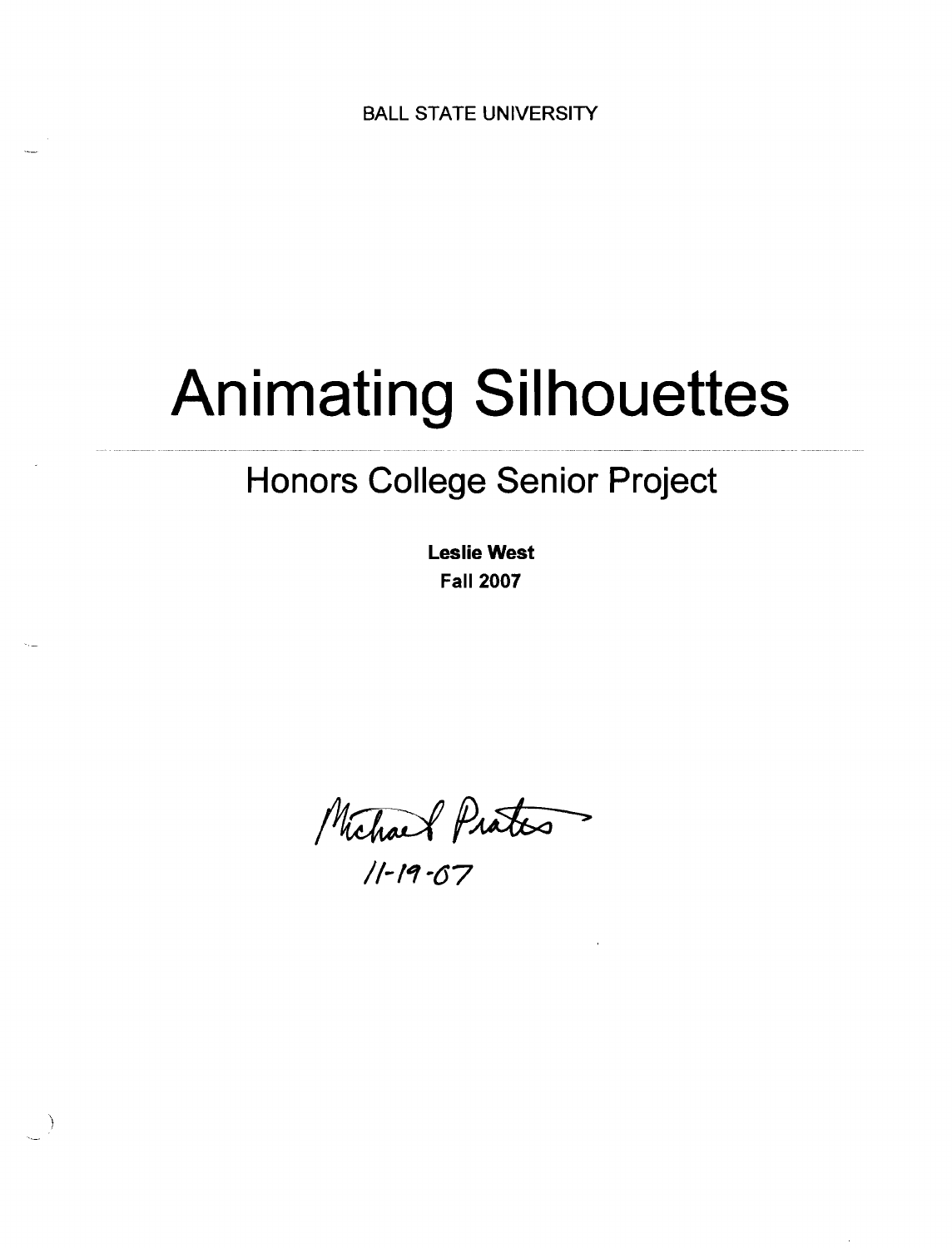$E_{l}$ , .<br>2m

Abstract:

This paper is a record of my experiences creating an animated movie of silhouettes, based upon the movies of Lotte Reiniger. It includes information about the artist that inspired this project, my processes, and related art forms.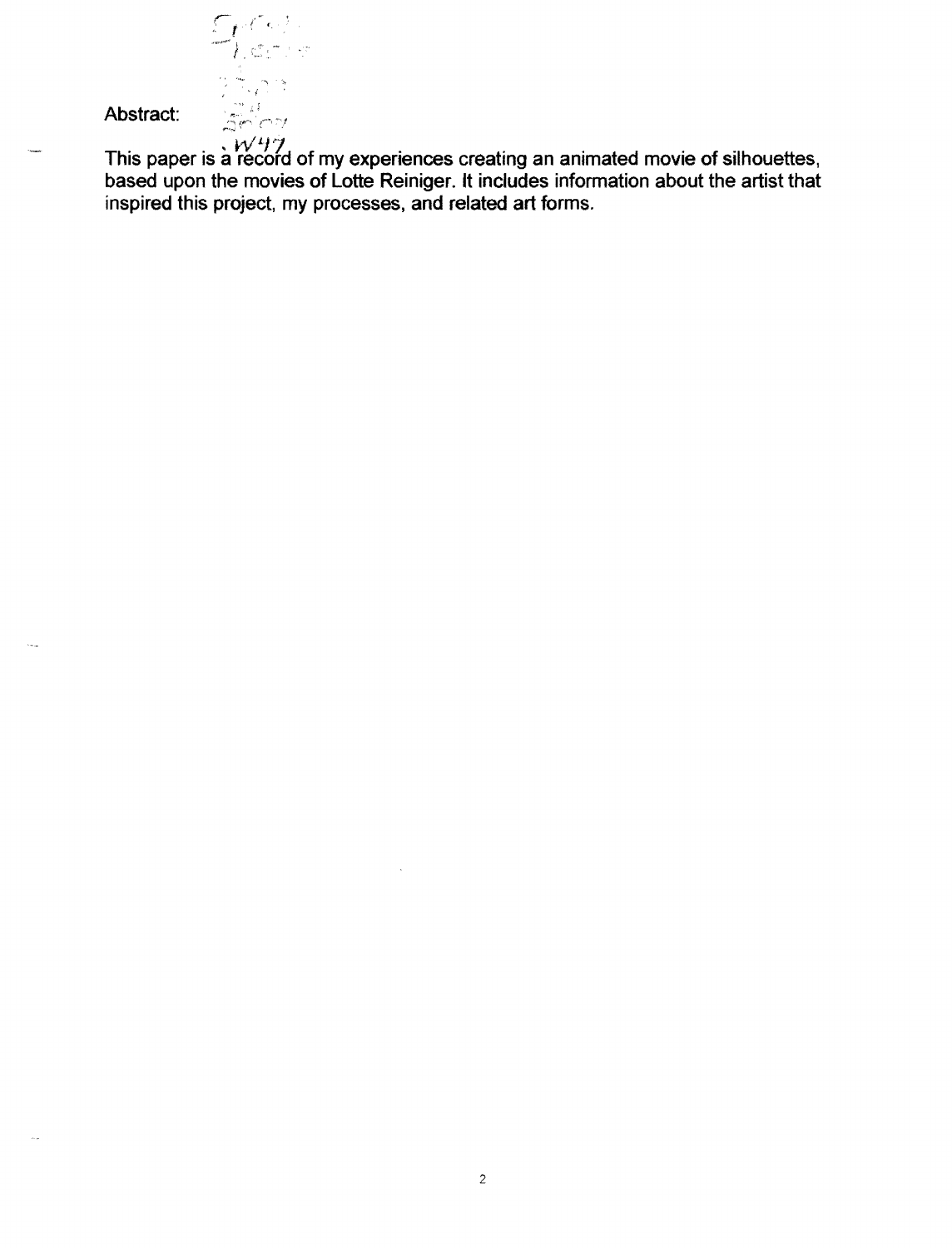# ACKNOWLEDGMENTS

I would like to thank my advisor, Dr. Michael Prater, for his guidance throughout this project. All of the constructive criticism and suggestions were a very big help throughout the completion of this project. Also, I'd like to say a big thank you for the last few years of support as an academic advisor and professor.

I'd also like to extend my thanks to Liz Boehm, Chris Penzenik, and Lauren West, for helping with this paper. I really appreciate the time you spent reviewing and editing with me. Your suggestions made this paper complete.

Finally, I'd like to say a thank you again to Lauren West, for being my gopher while I studied abroad. This project was such a big process, and I literally couldn't have done this without you.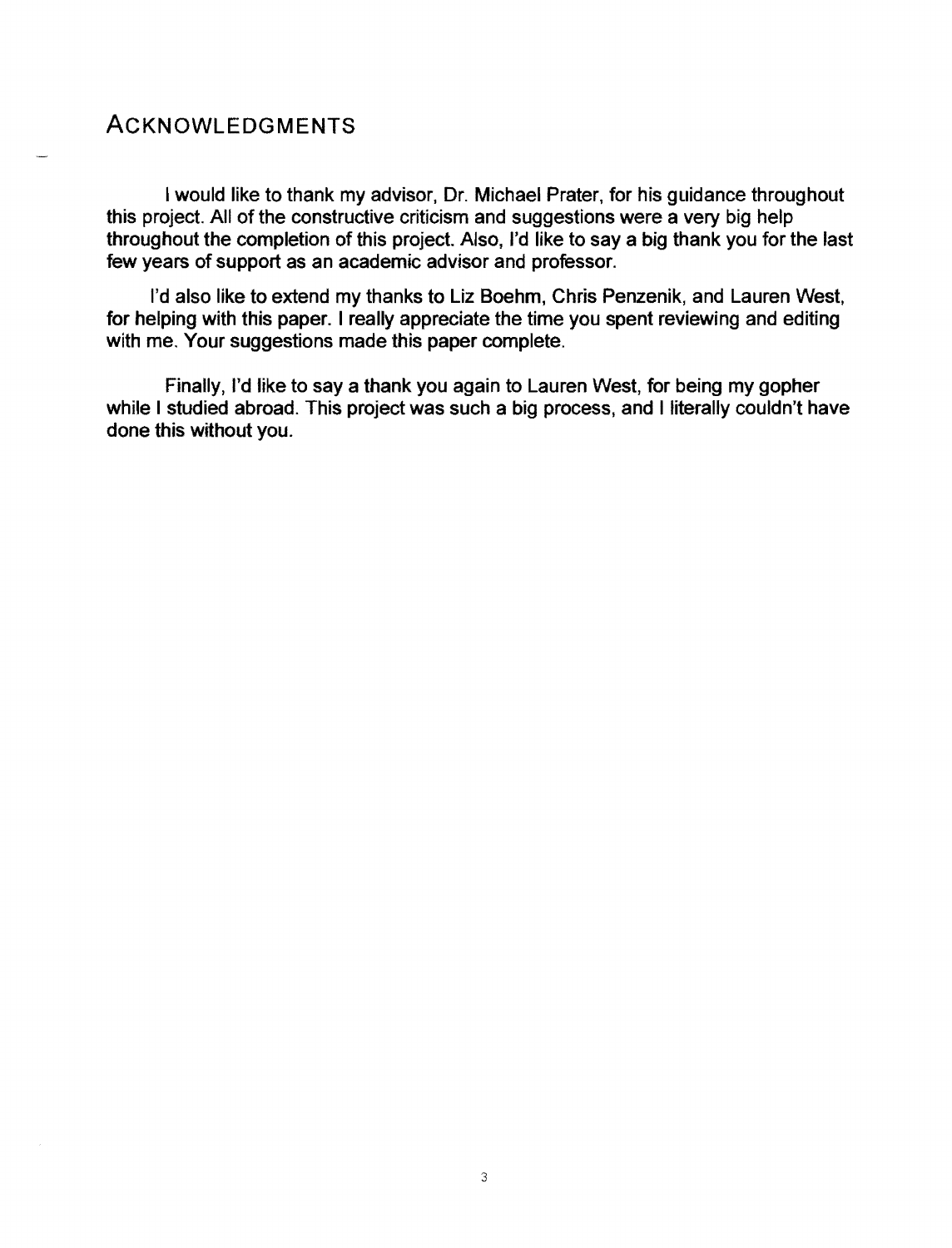TABLE OF CONTENTS

 $\omega_{\rm max}$ 

i.

| WAYANG-KULIT |
|--------------|
|              |
|              |
|              |
|              |
|              |
|              |
|              |
|              |
|              |
|              |
| BIBLIOGRAPHY |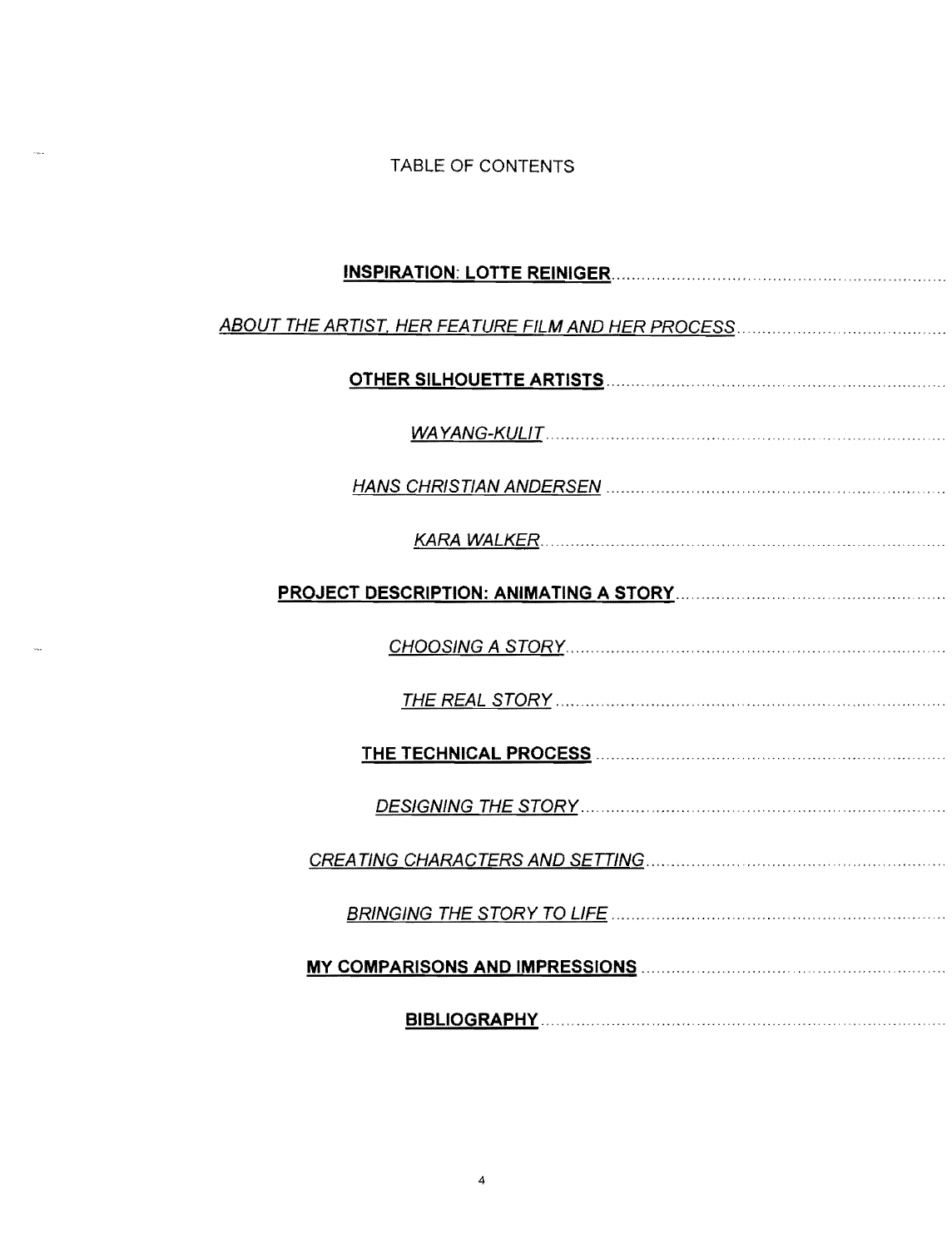# INSPIRATION: LOTTE REINIGER

The project I chose to do is based upon the animated silhouette films of German Artist Lotte Reiniger (1899-1981). I was exposed to her work in my first class at Ball State University, a computer art class. Our QuickTime animation project was introduced based on her innovations in animation, updated through the use of the computer. In planning this project, I felt that a deeper exploration of her process would be a fitting summarization of my learning throughout my college career.

#### ABOUT THE ARTIST, HER FEATURE FILM AND HER PROCESS

"I could cut silhouettes almost as soon as I could manage to hold a pair of scissors." - Lotte Reiniger

Lotte Reiniger's artistic medium was established at a young age. During her youth, she greatly enjoyed the theater and acting. As a little girl, she created silhouettes to perform Shakespeare in her shadow theater. Reiniger's one goal in life was to create films. In her later years, it was in the theater where she found inspiration and encouragement to pursue this dream (Reiniger).

In 1917, while creating silhouettes of actors and actresses at Max Reinhardt's school of acting, she made a connection with film-maker Paul Wegener. He hired her to create silhouettes for the titles of some of his films, and eventually helped her discover the secret of animating her silhouettes. Wegener took Reiniger to the Institut fur Kulturforschung where she created some short silhouette films.

These films caught the eye of Louis Hagen, a banker from Berlin, who financed Lotte's first full length film, The Adventures of Prince Achmed. Lotte worked for three years, from 1923 through 1926, with a team to complete the animation process. Carl Koch, her husband, worked the camera, while Lotte created and animated the silhouettes. Other artists contributed as well; Walter Turck created the backgrounds for the characters to inhabit, while Berthold Bartosch and Walter Ruttman created the special effects. The animations were timed to the original score to the film, which was composed by Wolfgang Zeller.

When creating a film, Reiniger planned each scene meticulously. Each scene was created using a storyboard, with every detail drawn in full color. The figures and scenes were later reduced to silhouettes for animation. Taking away the lines and colors of each drawing, however, did not destroy the charm of the characters Lotte created The details that Lotte included in her characters were no longer visually represented on the physical appearance of the character, but were now conveyed by the movements of the silhouettes.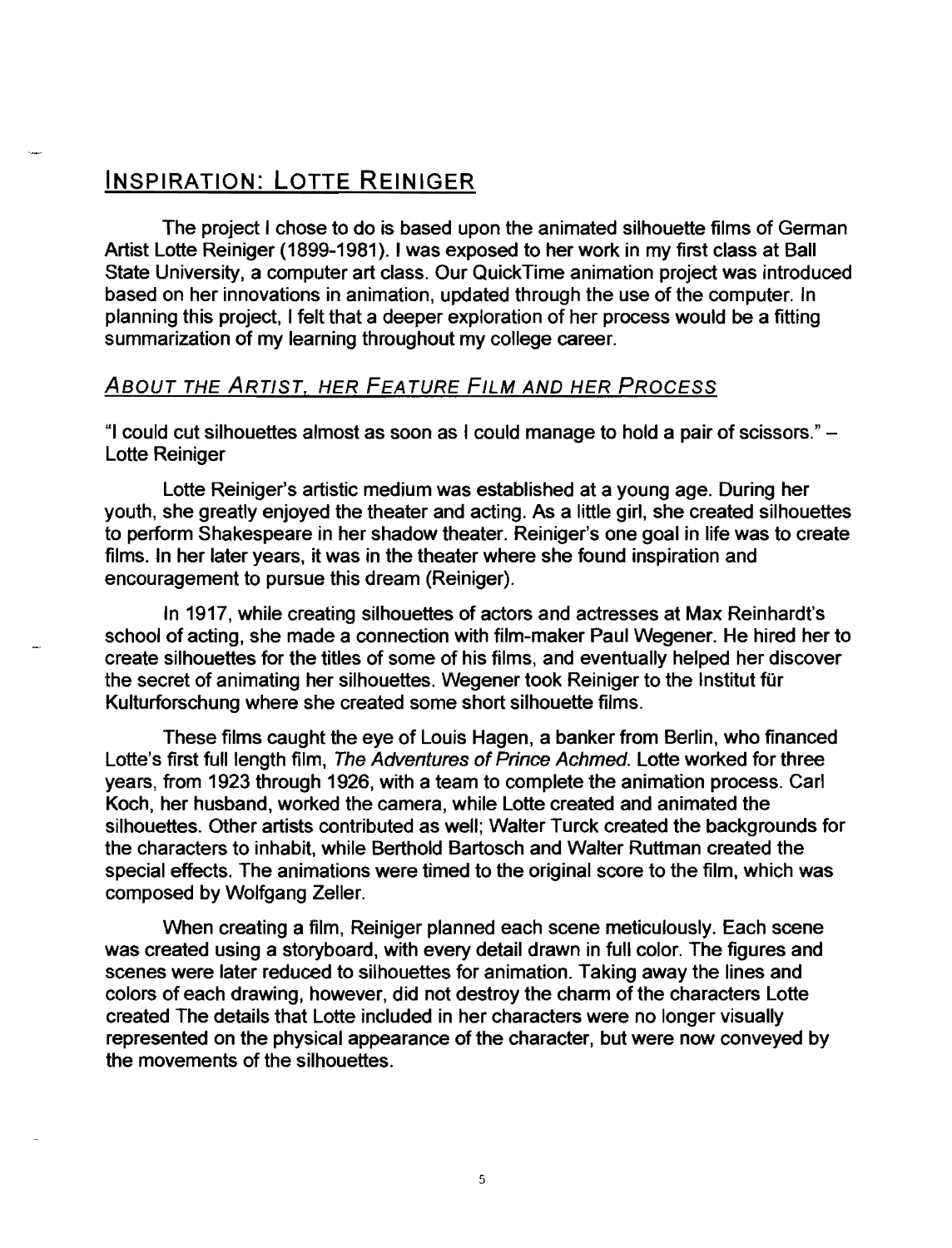The figures were cut out from paper and hinged together using wire. The paper was not always black, but was made of opaque materials, so as to cast the black silhouette form when placed on the lit surface of the light table.

Once Prince Achmed was completed, Reiniger took some time off to draw pictures and write with her husband. She only took one year off, and then went back to work creating silhouette animations. She created these animations while travelling to different locations around Europe, as husband Karl Koch worked on his own films.

After 1943, Reiniger took a break from her work to care for her mother and family in Berlin. She continued animating to survive, but did not reappear with her stories in the public sphere until ten years later. Upon her return to film, she was commissioned by the BBC and American television to create a series of thirteen 1 O-minute animations. During her commissioned work, she was also commissioned to step outside of her normal black silhouettes and create a colored animation, Jack and the Beanstalk. Lotte disliked this work, because she believed that the lack of color in the black silhouettes allowed the viewers imagination more room to expand and interact with the story.

The death of Karl Koch in 1963 was almost the end of Reiniger's career. Without her creative partner, Lotte was afraid to continue working on her signature artworks. She took another decade-long break from her animation, but then returned for her final stint in cinematography in 1974.

Reiniger spent her final years working in Tubingen. Her last film was created in 1979 during an exhibition of her silhouettes, where she demonstrated her process to museum visitors. She enjoyed passing her skills and processes to others, especially young children. She died two years later on June 19, 1981, in the home of close friends. Reiniger's lifetime portfolio totaled over 80 films.

# **OTHER SILHOUETTE ARTISTS**

Lotte Reiniger was not the first to adopt silhouette as an art form. Throughout history, many artists and cultures have adopted the silhouette as a story-telling vehicle. Beginning as early as 930 CE in Indonesia, the silhouette (in puppet form) has been used to entertain the masses. Silhouettes were also a popular art form in Eighteenthcentury America. Named originally for Etienne de Silhouette, finance minister to Louis XV, these paper cutouts of loved ones' profiles became a popular keepsake amongst high-class Americans (Knipe). Despite their apparently simplistic nature, silhouettes continue to be used today as a means of artistic expression and story-telling.

# WAYANG-KULIT

Beginning around 930 CE, the Wayang-kulit were and still are used by the Balinese and Indonesian cultures as cultural story-telling tools. These leather puppets, made of leather, have been used to relate religious, mystical, and moral stories to the people of Bali and Indonesia. This puppet theater plays an important role in many religious ceremonies. However, these performances can take place in a less formal setting within a village. Stories performed in the theater are folktales that belong to the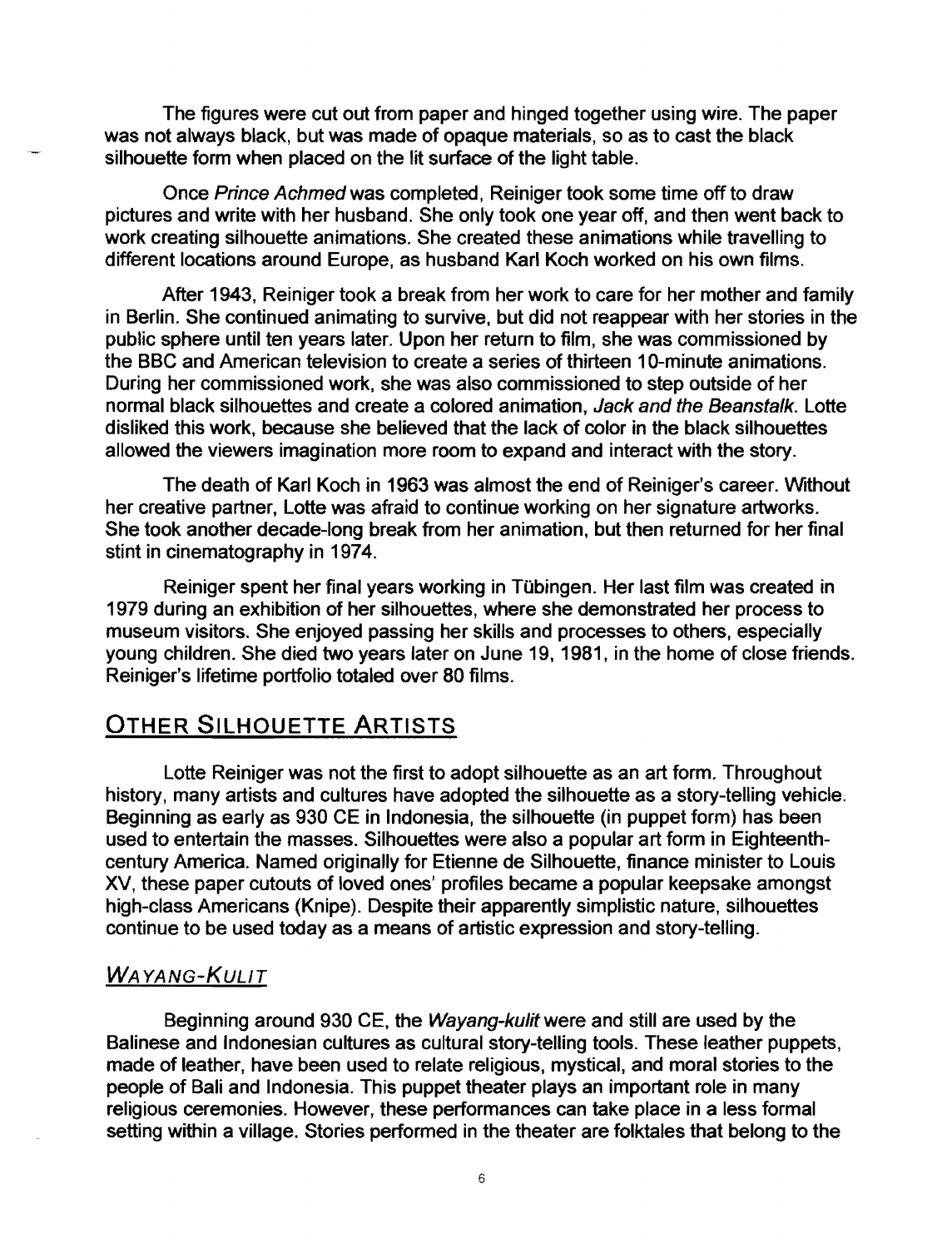people, mixed with Hindu stories. The puppeteer, or dalang, is deeply respected throughout the community, for his story-telling ability and also his mystical powers (Ingersoll).

#### HANS CHRISTIAN ANDERSEN

Although recognized worldwide for his contributions to children's fairy tales, Hans Christian Andersen was also well known for the cut paper deSigns he created during story-telling performances. These designs were created during storytelling performances. Andersen would sit down with his audience, a pair of scissors, and a piece of paper. As his story unfolded, he cut shapes and patterns into the paper. When his story was finished, his artwork would be complete as well. These artworks did not usually illustrate the story that had just been told, but they were whimsical enough to enchant the viewers nonetheless (Andersen).

# KARA WALKER

Still creating artworks today, Kara Walker has employed the silhouette to tell stories much like Lotte Reiniger. Based on a study of the popular art form from the 18<sup>th</sup> century, Walker began experimenting with the silhouette as a story-telling medium. She chose the basic black outlines of a character, based on the fact that it simplified the persona being represented. In Walker's eyes, a silhouette was a substitution for a true likeness of a person. It could be used as a visual stereotype "to simplify a complicated thing" ("The Art of Kara Walker").

Many of Walker's artworks are based on literary sources, mostly dealing with slavery in the South, including Gone with the Wind and Uncle Tom's Cabin. She has explored the medium in many different forms, from large paper Silhouettes, to installations of cast shadows, and to the animation of silhouette marionettes.

# PROJECT DESCRIPTION: ANIMATING A STORY

# CHOOSING A STORY

When it came time for choosing a story to illustrate for this project, I decided to follow in the footsteps of Lotte Reiniger and animate a fairy tale. However, there was another venue that I thought could also be explored by the same process, much like Kara Walker's silhouette compositions. In choosing the fairy tale to be re-told, I decided upon a story that could relate to and communicate a current world issue, the care of the environment.

The story that I chose, The Fragrance of Flowers, was written by a German woman, Hedwig Dohm. It illuminates a romance between the princess, Lila, and a gardener, Egbert. Throughout the story, the interactions between man and nature prove to be the means by which the main characters find love and happiness. Without the garden, Lila and Egbert never would have met, and furthermore, would not have ended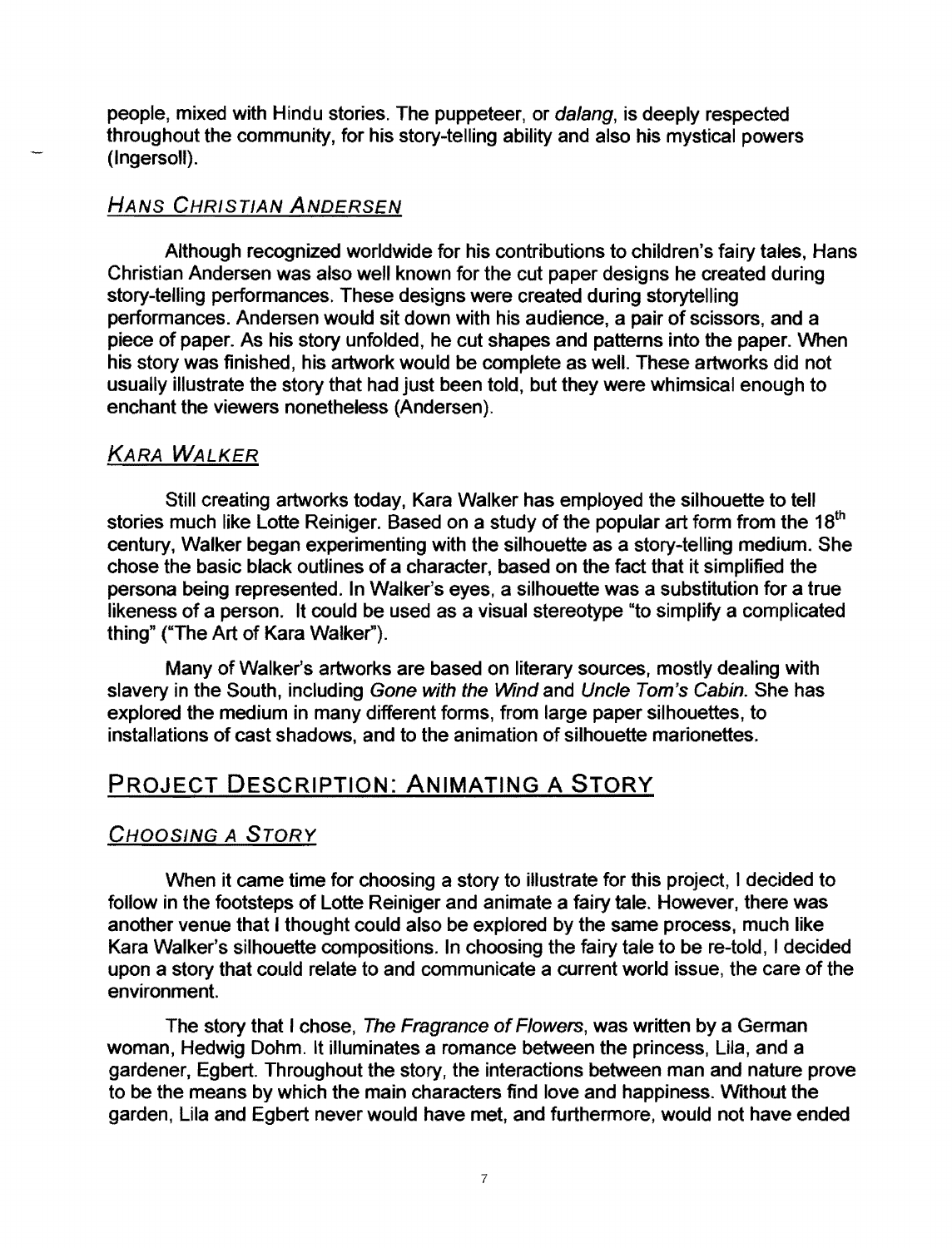up together, happily ever after. The garden is the vehicle by which Lila and Egbert meet, fall in love, and find fortune and their future together.

#### **THE REAL STORY**

For the purposes of time, I decided to complete only a portion of the story that I chose. I began by reading through the story, eliminating details that were not essential to the main plot. This process allowed me to focus on the main aspects of the narrative and begin planning the visual elements that would be included in the animated story.

Essentially, the story is about Lila, a princess, who lives with her father on a barren cliff. The queen died early in Lila's childhood, and left her energetic daughter to be raised by nannies and ladies-in-waiting. One day, the adventurous girl found her way to Egbert's garden at the foot of the cliff. Enchanted by the beautiful flowers, Lila returned daily to delight in the flowers and help Egbert care for his garden. When her father found out about her work in Egbert's garden, he forbade her to return, causing her to fall ill. She requested the fragrance of her beloved flowers as medicine for her ailments. Egbert learned of the princess' illness and fell into despair that he could not help her. His garden, enchanted with fairies, came to his rescue and provided the potion to help his dearly loved princess. His gift revived her, and in an act of thanks, the King offered Egbert one request. Egbert's request for Lila's hand in marriage infuriated the King, who managed to control his anger and deny Egbert's appeal. The King claimed that while he was thankful for Egbert's help, he could not marry his daughter off to a poor gardener. Egbert went on the road selling the fragrance of flowers that had revived Lila. He made his fortune and returned to claim Lila's hand. The King, with no valid reason for refusing Egbert, begrudgingly agreed to the marriage. Lila and Egbert lived happily ever after, surrounded by their garden and beloved flowers.

# THE TECHNICAL PROCESS

#### DESIGNING THE STORY

Choosing the story was merely the first step in the process of completing my project. The next phase of the project was creating imagery to fit the story. I broke the story into scenes that would be illustrated, making notes on specific movements that would be appropriate to the characters and the action in the scene. The entire story was story-boarded. With the audience in mind, I decided to create the first 7 scenes of the story. These scenes would be enough to introduce the main characters of the story, as well as the beginning of the plot.

#### **CREATING CHARACTERS AND SETTINGS**

After narrowing down the scope of the story, it was time to create the silhouette characters. This project was carried out on the computer using the programs Adobe Photoshop and Macromedia Flash. The animated characters were pieced together using shapes of body parts from coloring book pages found online. A few pieces of the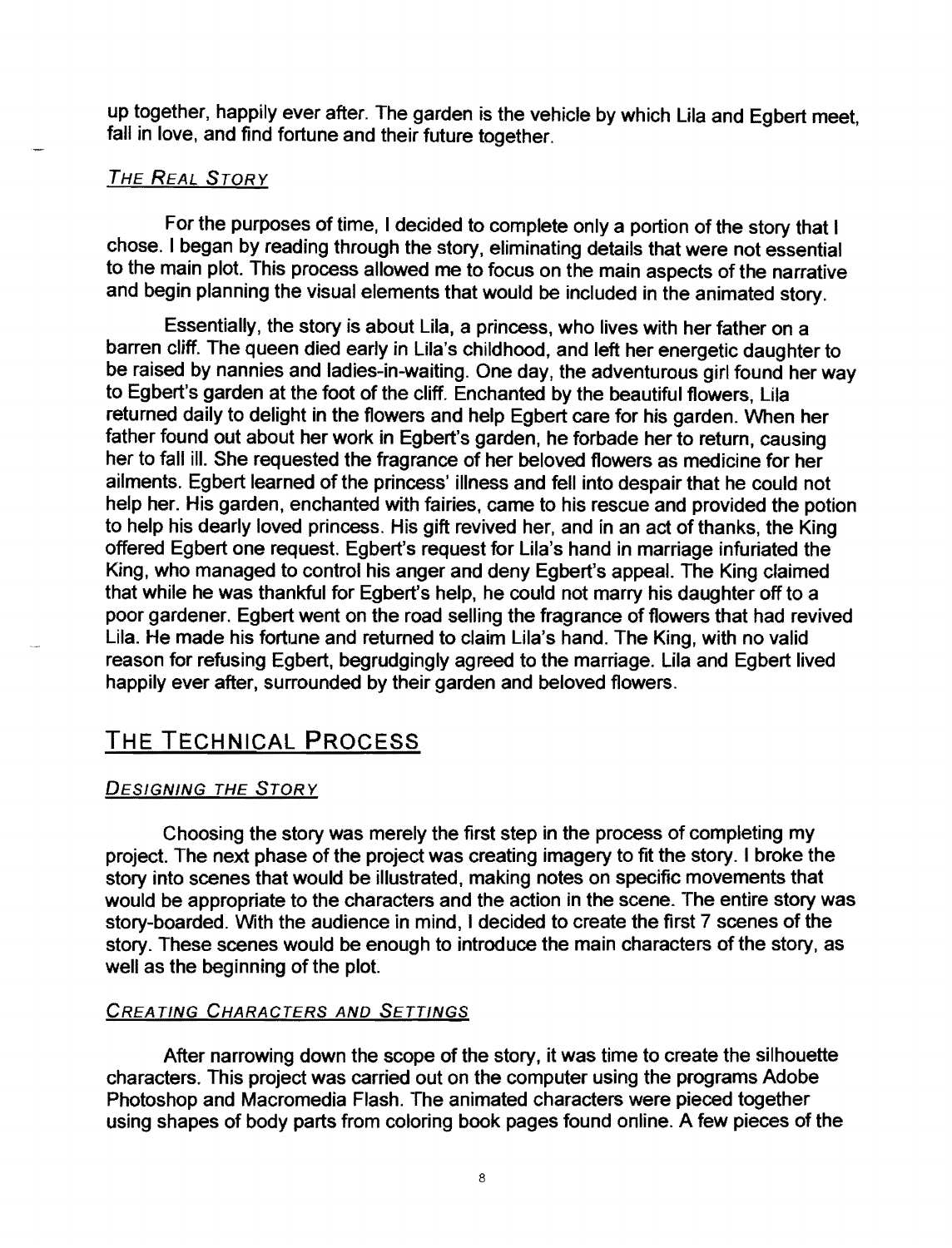characters were designed from scratch on Photoshop. Each movable part of the character was created in a separate layer in the Photoshop document. Anywhere a joint occurred in a major appendage, a new layer was created.

Once the characters were created, it was time to create an environment for the characters to inhabit and with which to interact. Again, I turned to the internet to find the backgrounds, buildings, and plant life that were to create the settings for the characters. To generate the backgrounds and characters in Photoshop, I used the clone stamp tools, as well as the paintbrush to create the silhouetted forms of the buildings, plants, and character parts. In keeping with the idea of a German setting, I chose to set the castle scene in one that is both an icon of Germany as well as of fairy tales, the castle Neuschwanstein. This castle, built in Bavaria, was used as the inspiration for Walt Disney's Cinderella castle. I also chose to include a specific flower that was native to the region, including Edelweiss, a flower that grows in Germany and Austria. Even though they are small details, I felt that they were important to include, keeping with the consistency of the fairy tale's origins.

#### BRINGING THE STORY TO LIFE

The animation of the characters was a learning process. I found that placing the characters within the scene was not a problem, as well as moving the entire character within the background setting. Organizing the many layers of each silhouette was possible through the Photoshop program, and streamlined my animation methods.

One specific aspect of the layer features of Photoshop made the animation process much easier. A positioning crosshair target within each layer functioned as a point of rotation for that particular layer. When a group of layers was linked together, another crosshair target worked the same way. As the movement of these twodimensional silhouettes was reduced to the hinged movements of joints, much like paper dolls, the repositioning of the cross hair targets allowed me to rotate each layer or layer set, creating movement. At first, I guessed at the degree of rotation to find the appropriate amount of movement. When the correct angle of movement was discovered, I noted that angle and methodically "moved" the silhouettes within the frames to create each scene.

In keeping with the frame-by-frame process of Lotte Reiniger, I saved each new movement within a scene. Working simultaneously, I animated characters, backgrounds, and props. Based upon the speed at which the eye sees movement, I created 32 frames per second of animation, but not every frame contained a new movement. Due to the persistence of vision, the mind creates movement based upon the changes of an image seen by the eye. I experimented with the process and found that movement of the character every three frames was often enough for movement to take place and still appear smooth and natural.

In order to upload the still frames into Macromedia Flash, I simultaneously saved the frame in both the Photoshop and JPEG formats. Each still frame was saved with a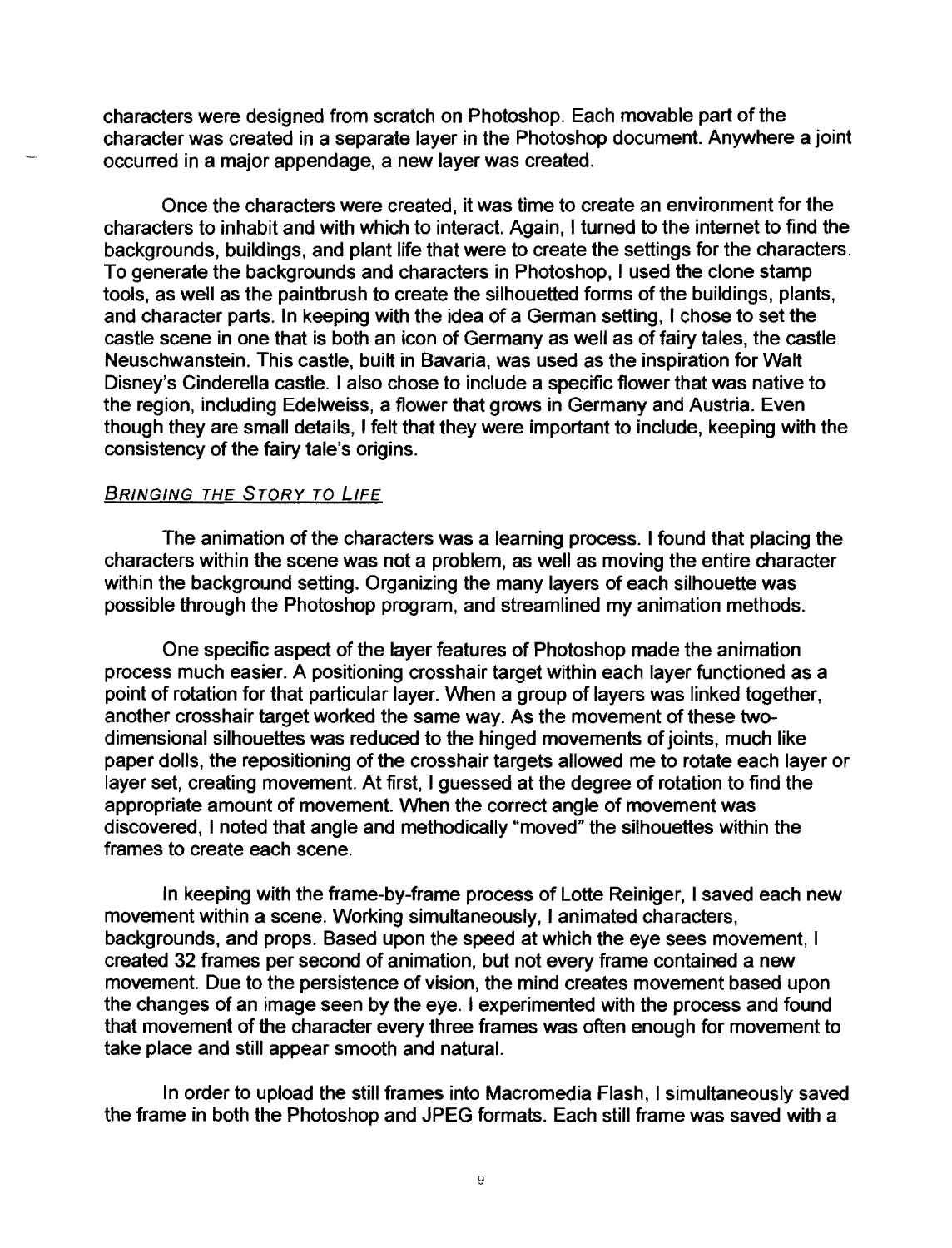certain file name which allowed me to keep them in order. To animate each scene, I imported the still frames into a Flash document, which plays the frames at a rate of 32 frames per second, creating the animated sequence. I often tested my animations in Flash to make sure the movements were timed properly or worked smoothly. Each scene was saved as a separate Flash project, and exported as QuickTime files, to be put together in iMovie and burned to disc using iDVD.

# My COMPARISONS AND IMPRESSIONS

My initial thoughts when starting this project were doubts and worries about how well I could pull off such a large project. With dedication and immersion in the art form, I am proud of the end product and the fruits of my labors. Calculated time on the actual project came to an estimated 168 hours over a six week period. This time was spent planning, creating scenes, editing, and learning. A few of the scenes were started and then re-done due to changes in scenery, characters or a new technique that I had discovered.

While I felt that the animation process was completely tedious and time consuming, the end product was always fulfilling. Figuring out the movements of characters by acting them out in the mirror and then seeing it recreated on the computer animation felt like magic. I have to give credit to Lotte Reiniger for her patience to work throughout the days, weeks, and months to complete the entire movie without much chance for reviewing her work mid-process. Even with a team of creative supporters assisting in the process, the artistic genius was apparent in Reiniger's skillful creation of characters and knowledge of movements or subtle changes required in order to make her silhouettes come to life.

Throughout the process, I had my hands full trying to understand the movements and timing of the characters interactions. I think that trying to add the element of sound would have both its advantages and disadvantages. I really enjoy how Reiniger's characters seem to dance throughout the scene while completing certain movements. This has to do with the timing used to fit the animations to music. However, I think that 'the correlation between movement and musical elements must have come after some practice and experimentation. Because my focus was purely on the animation aspect of the silhouettes, I felt adding music to the mix was too much to handle. Reiniger was able to figure out scientifically how to match the movements of her characters with the composition of the music. Although not timing the movements to music, I did use a sequential breakdown of movements by varying degrees of rotation. I think that this process would have easily translated over to animating by music. The usage of the score for her movie, The Adventures of Prince Achmed, further proves the artistic genius behind her process and movie.

While researching Reiniger's process, I was surprised to find that she originally started with full color drawings and then moved to silhouettes from there. Drawing the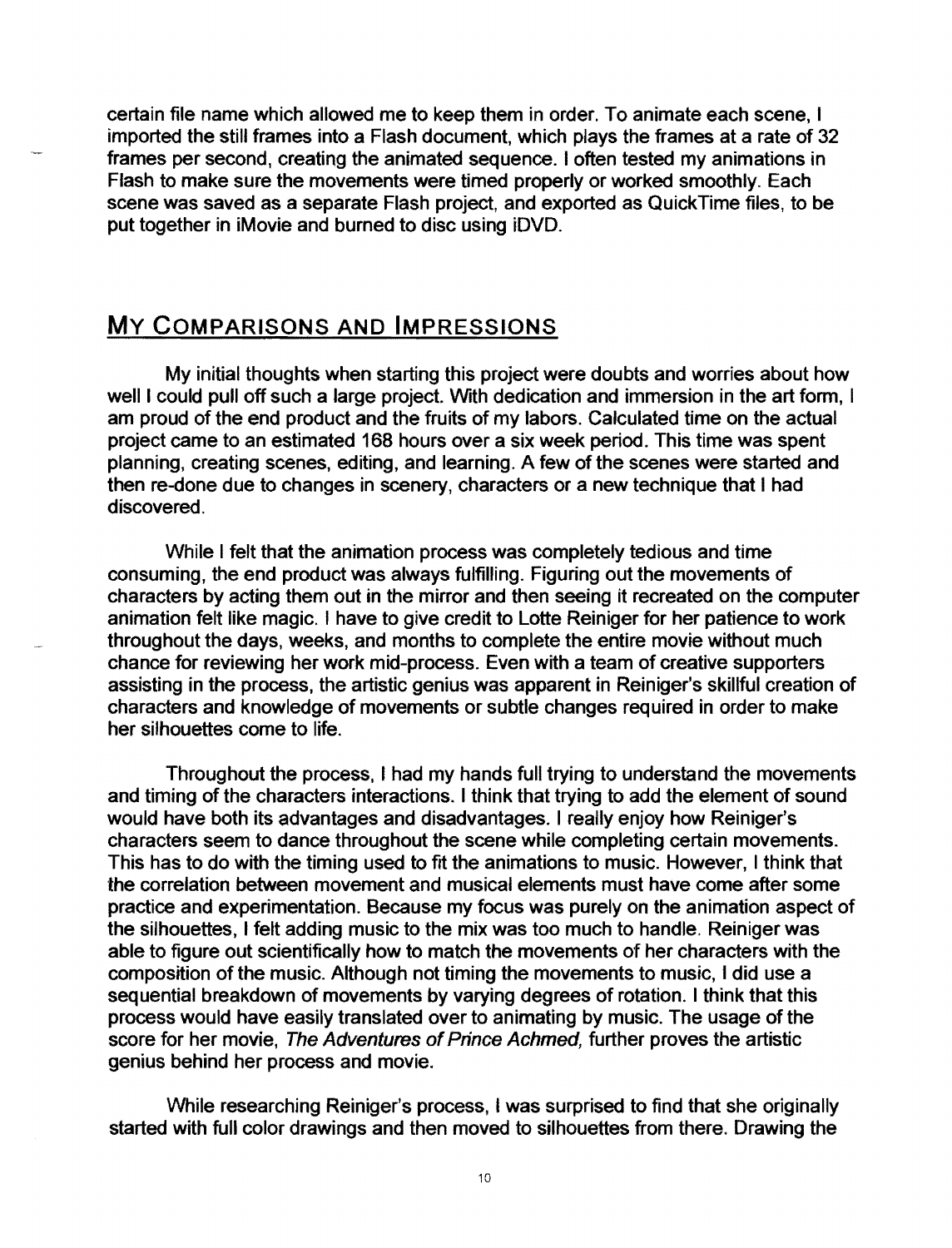actual figure aided my understanding of the positioning and movements of the characters. Perhaps the same can be said of Reiniger's process. Without the details of the characters given in the secondary contours, the shape of the silhouette and its movements are the only communication of a character's personality and traits. Without these details, one would think that it would be harder to communicate this information, but I found that it was actually easier to tell the story in silhouette. The viewer doesn't get lost in the little details of the character's clothes and features, but is forced to see the character as a whole, not just a compilation of parts. I also think that keeping a character in silhouette allows for a deeper connection with the audience. Instead of a character with a specific trait to identify with, the character is vague enough for the audience to relate to universally.

Reiniger's process, aided by her team, is much like today's animation process. While not created on the computer, each piece of the animated work had several important parts, such as the creation of characters, movement of those characters, settings to put the characters in, and sound effects, including speech and musical compositions. Reiniger had a wonderful team who took direction from her vision of the project, and contributed their specialties to the end result. Reiniger's team was constantly together, discussing aspects of the film with each other. The team was all on the same page creatively, allowing for a beautifully compiled animated film. Her process is closely mirrored by today's animating processes, although update by the use of computers and animation programs. Creating all of these parts on my own allowed me to be continually vigilant of how my project fit together as a whole. However, if the project had stretched into a full-length film including musical arrangements, the process would have slowed down and taken much longer to do alone. Also, if the characters had not been silhouetted, the process on the computer would have been much more complicated .